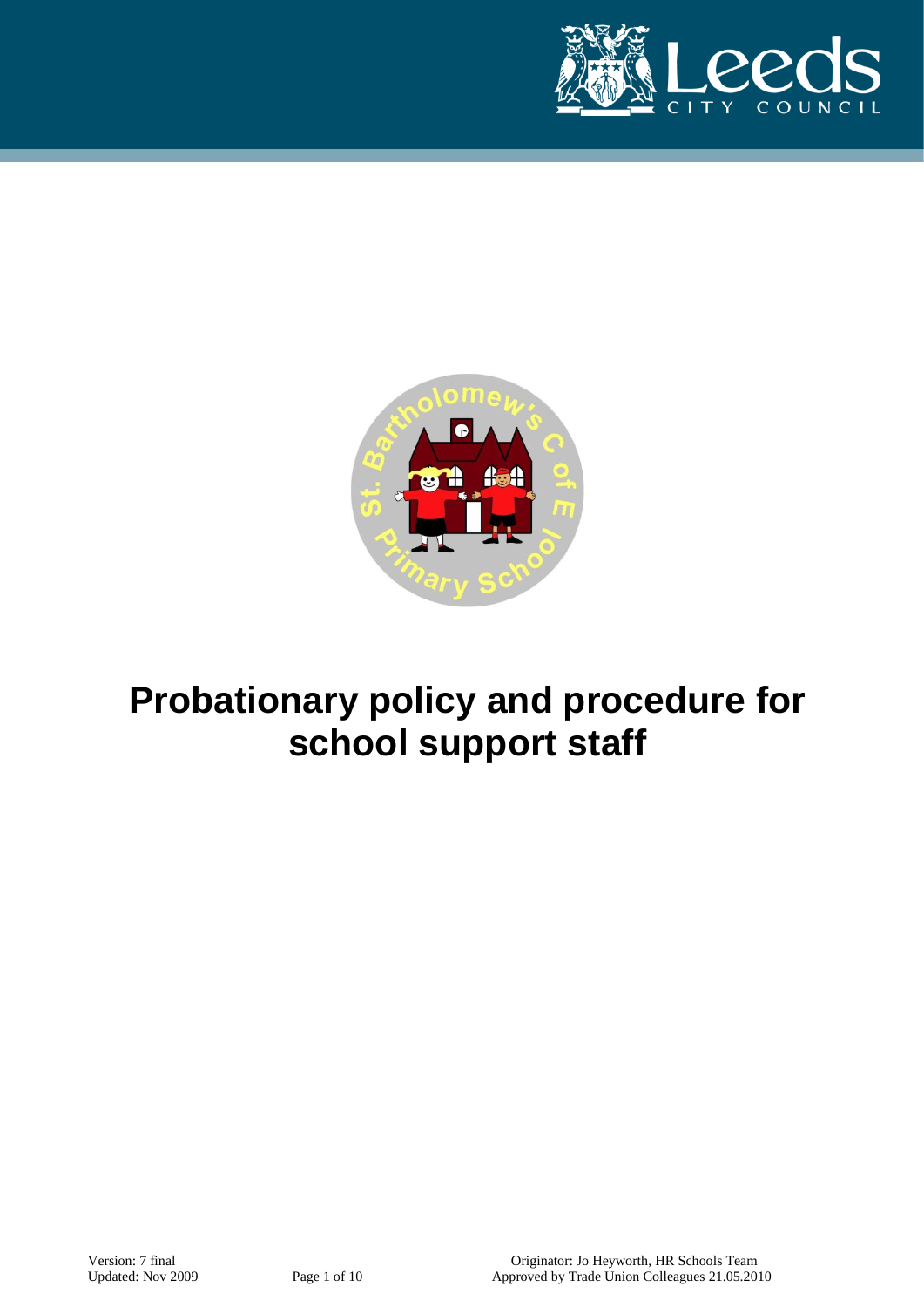# **Contents**

Appendix 1: Legislative Framework

Appendix 2: Sample Probationary Record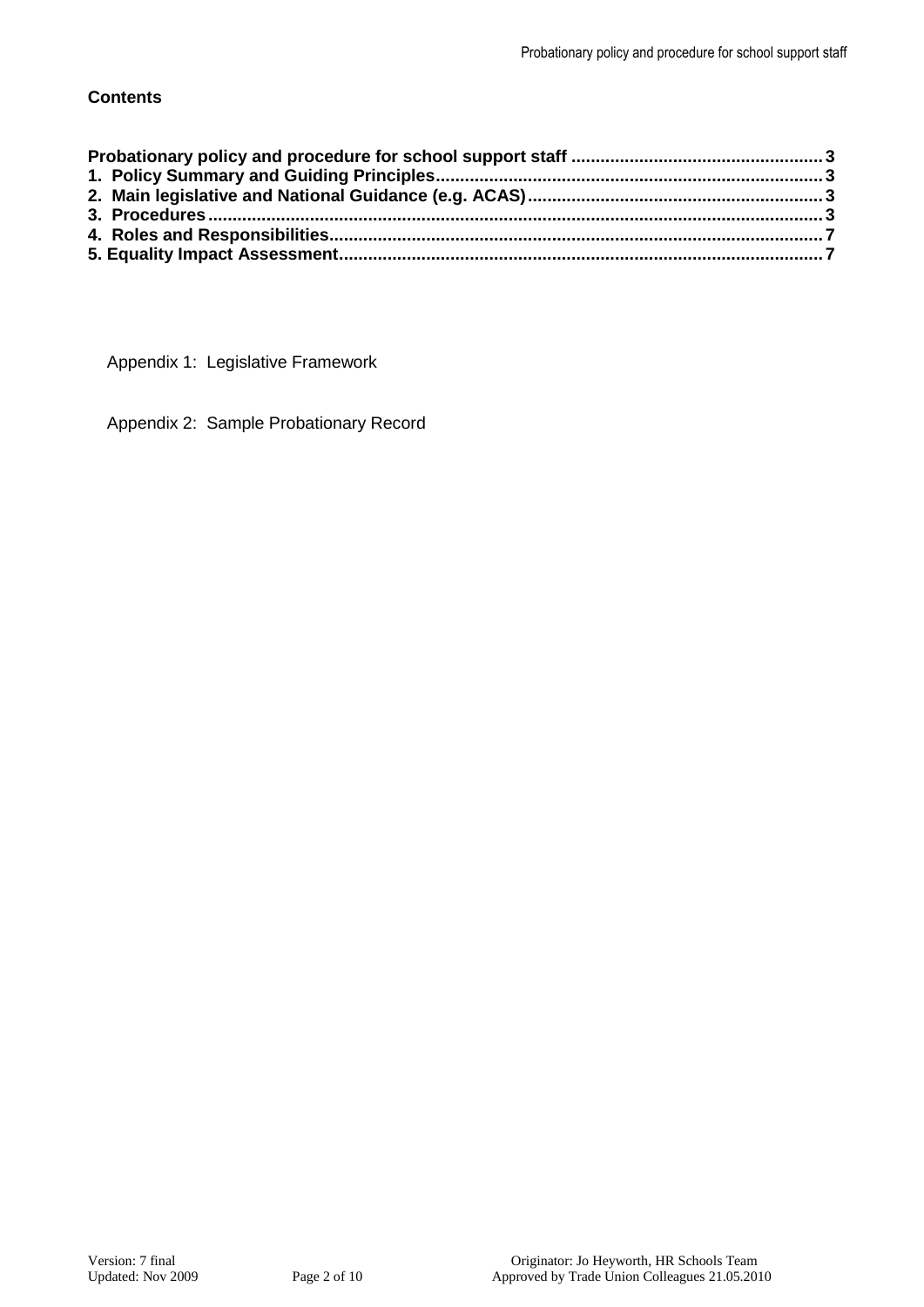# <span id="page-2-0"></span>Probationary policy and procedure for school support staff

# <span id="page-2-1"></span>**1. Policy Summary and Guiding Principles**

- 1.1 The purpose of this document is to provide the school with a policy and procedures for the Governing Body to adopt to manage the probationary period for support staff.
- 1.2 The probationary period is normally 6 months and is an opportunity for employees to meet with their manager and review how they are settling into their new role. The probationary period is a time for line managers to provide support, training and direction to develop the employee in their new role, and for the employee to demonstrate that they have the skills necessary to carry out the role for which they have been recruited. The probationary period is a key time as the employee learns about their role and how they, as an individual, can contribute to the aims and ethos of the school. The probationary period would normally run concurrently with the induction programme – see InfoBase QuickLink code D2930 (paragraph 19 of `A – Schools Recruitment and Selection Guidance`).
- 1.3 Any offer of employment is made in the belief and expectation that the individual is capable of carrying out the duties of the post to the standards required, and that they are committed to fulfilling the duties and responsibilities of the role.
- 1.4 During the probationary period (through performance reviews) performance, conduct, attendance, timekeeping, training and support are assessed fairly and consistently across the school.
- 1.5 The probationary period provides the school with the opportunity to assess whether a probationer:
	- *has the capacity to fully meet the normal or, on occasions, any specific requirements of the post, and*
	- *is likely to have a satisfactory attendance, timekeeping, performance and conduct record, and*
	- *displays appropriate values and attitudes towards children/young people*
- 1.6 It also provides the probationer with an opportunity to assess whether the job role is suitable for them. Through the probationary period both the school and the individual have an opportunity to raise any concerns as soon as they arise.
- 1.7 This probationary policy applies to all support staff appointments (permanent and fixed term contracts) employed within the school after 1 September 2009 *(or other suitable date after agreement).* With the exception of:
	- existing employees who have completed a probationary period within the same, or another school
	- employees who have at least 12 months continuous service with local government employers
	- casual staff
	- TUPE transfers
- 1.8 If the probationary period is interrupted by maternity/paternity/adoption leave, it will be extended by an equivalent period to ensure completion of a full probationary period, to ensure that a fair assessment is carried out.
- 1.9 This policy is in accordance with the 'National Agreement on Pay and Conditions of Service' for local authority staff (green book).
- 1.10 By adopting this policy the school's Governing Body delegate the responsibility to the Head Teacher to terminate the employment contract of staff who fail to complete their probationary period.

# <span id="page-2-2"></span>**2. Main legislative and National Guidance**

2.1 Within the framework of this policy, the school will comply with all the statutory requirements and codes of practice. Appendix 1 lists relevant legislation and other associated documents.

# <span id="page-2-3"></span>**3. Procedures**

- 3.1 Head teachers may wish to delegate the monitoring of the probationary period to a senior member of school staff, or an appropriate line manager. *(The reviewer)*
- 3.2 Throughout the probationary period the reviewer will closely monitor performance, timekeeping, attendance and conduct, and provide the necessary levels of feedback and support. During regular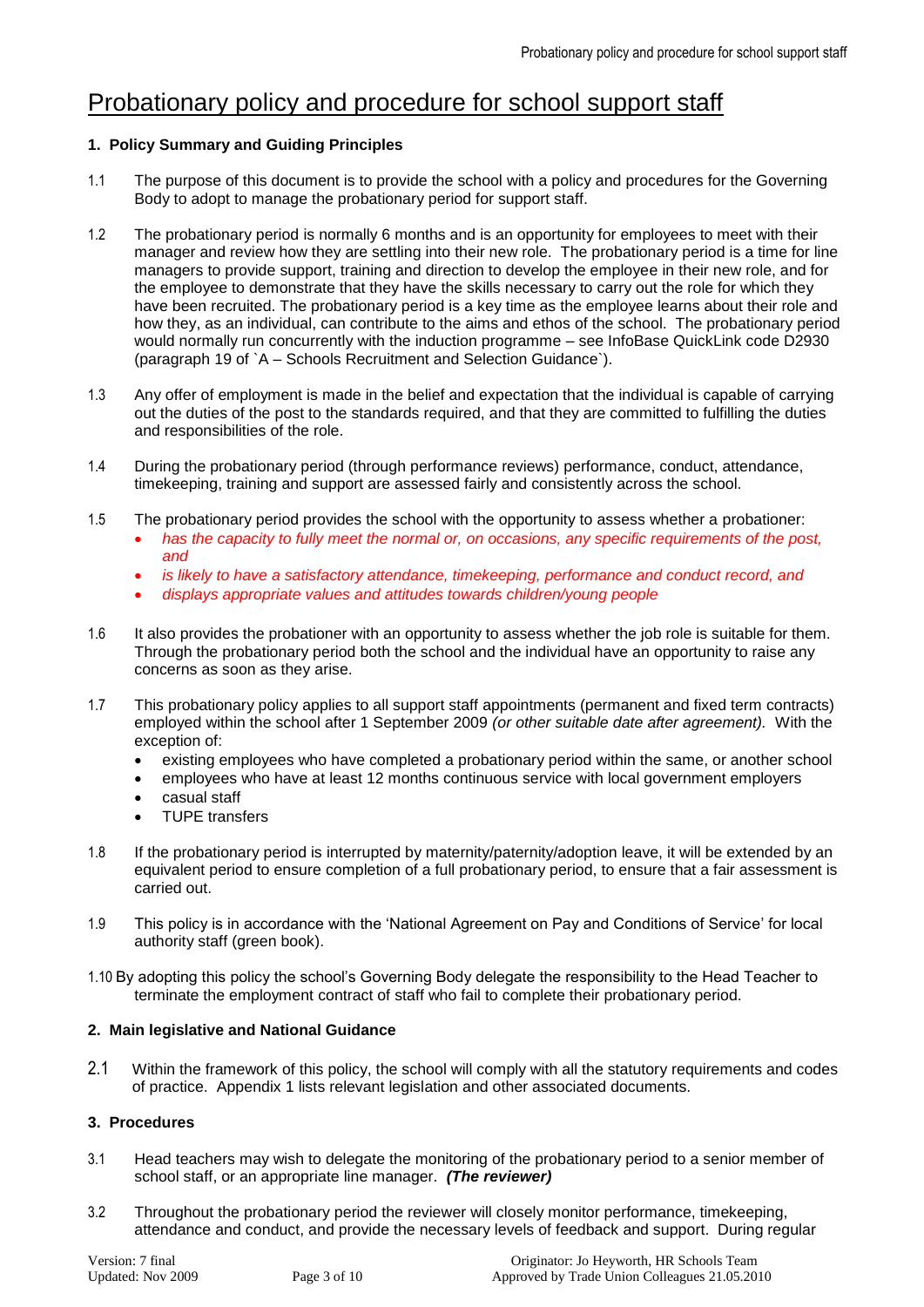reviews the reviewer will inform the employee of the expected standards required, initial work objectives and timescales as to when these should be achieved. Additionally any further training or support may be offered and provided to the employee.

#### 3.3 Initial Planning Meeting

- 3.3.1 A good induction programme can contribute to a successful probationary period. Within the first 4 weeks of employment the reviewer should meet with the new employee to discuss and agree the following:
	- an induction programme that meets the needs of the role, the school and takes account of any training requirements
	- ensure that the employee understands the tasks and responsibilities of the job, as documented in the job description
	- the standards of performance, behaviour and conduct that is expected
	- where appropriate, establish targets or goals, and dates when these need to be achieved. It is also useful to agree how these will be monitored, and how success will be measured.
	- any actions that need to be undertaken to assist the employee to support achieving success during the probationary period. This would include training, supervision or mentoring.
	- is aware of policy and procedures that must be followed
	- dates during the probationary period when the reviewer and employee will meet formally to discuss the employee's progress
- 3.3.2 In addition to the formal reviews outlined below reviews of the probationers progress should form part of the normal supervisory processes. It is best practice to have informal meetings with the employee on a 4-6 weekly basis.

#### 3.4 Formal Reviews

- 3.4.1 Formal reviews must take place at the end of three calendar months and a final review during the final month of probation.
- 3.4.2 Employees may be accompanied by a colleague or Trade Union representative at these formal meetings. It is advisable to plan a date and time for each review to give the employee as much notice as possible. The formal meetings are a review of the employee's work performance and a summary of progress to date. The meeting should include discussion around:
	- progress of induction
	- areas of progress in meeting performance objectives
	- standards required
	- conduct and working relationships
	- attendance and timekeeping
	- training needs

The meeting should also include information on goals and objectives and should give an early indication of whether the targets set for the employee are likely to be obtained.

- 3.4.3 Examples of unsatisfactory performance should be drawn to the employee's attention as soon as possible. Issues should not be avoided.
- 3.4.4 Each formal review should be recorded on the Probationary Record (see Appendix 2). This should be signed by both the reviewer and the employee, to confirm the employee is aware of its contents. The Probationary Record gives the employee an opportunity to write a short statement, should they wish to do so, explaining any points of clarity or other notes the employee wishes to record
- 3.4.5 In addition to the completed report form any notes of significant discussions with the employee should be kept.
- 3.4.6 Reviewers should seek advice from Human Resources at the earliest opportunity where a probationer's performance, attendance or conduct is not satisfactory. In consultation with HR, issuing a formal written probationary warning may be considered. This would be issued at the earliest opportunity.
- 3.4.7 Any probationary warning will be confirmed in writing and will state clearly the unacceptable performance, attendance or conduct issue, and the standards/improvement required to reach an 'acceptable' assessment. A timeframe should be set in which the unacceptable issue should improve/reach the required standard.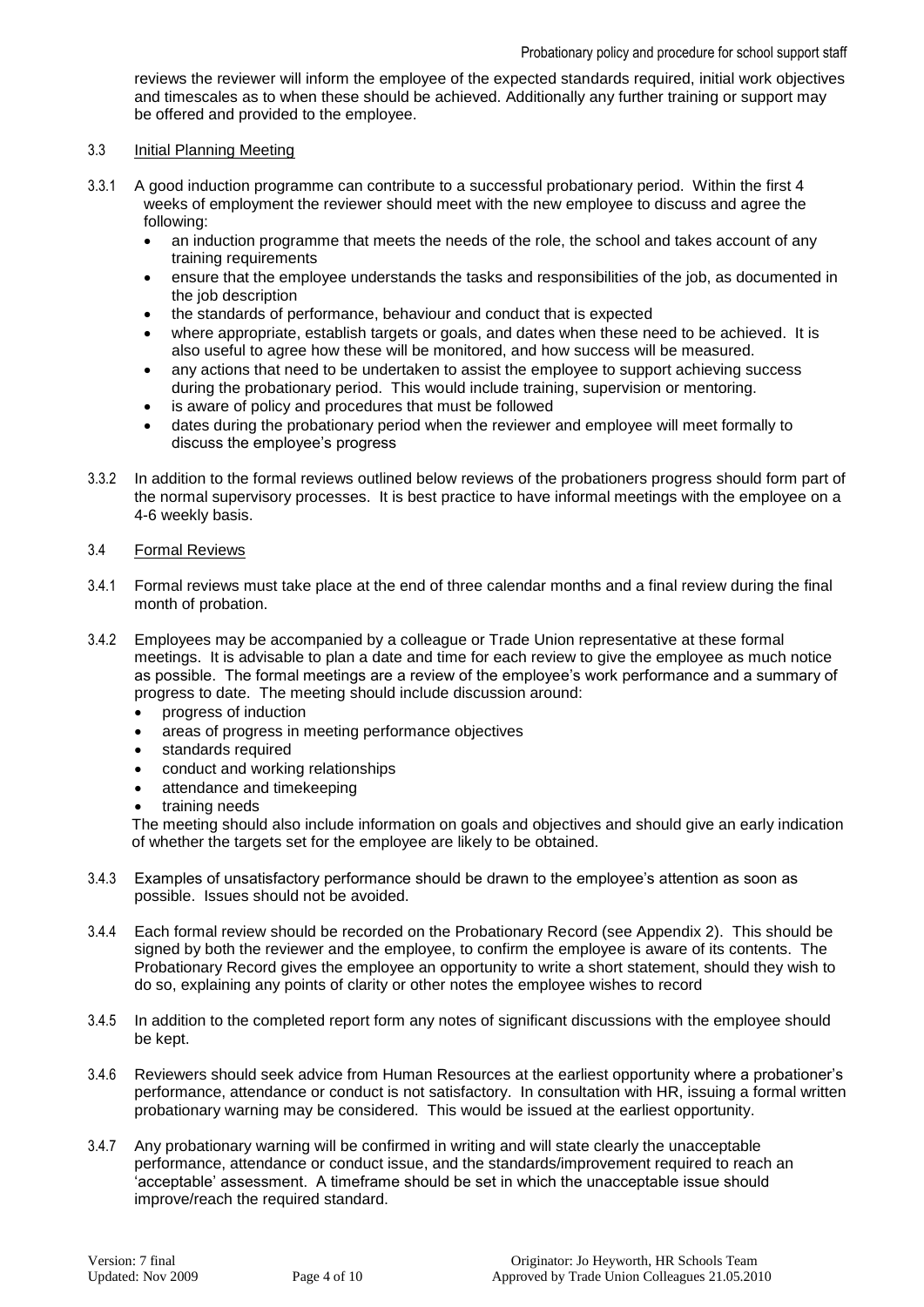# 3.5 Outcomes

- 3.5.1 After the final 6 month review, three outcomes are possible:
	- a. The employee's performance has reached or exceeded the standard expected and the employee will be confirmed in post. The school will issue a formal letter of confirmation.
	- b. The employee's performance has been unsatisfactory, but there is a prospect of an improvement to an acceptable standard and the probationary period is extended. (See Section 3.6).
	- c. The employee's performance has been unsatisfactory and, despite additional guidance and training the employee has not improved, or has failed to improve sufficiently for there to be a prospect of the employee reaching the required standards in the near future. (See section 3.7).

### 3.6 Extending the probationary period

- 3.6.1 If the probationer's performance has not reached an acceptable standard, consideration may be given to extending the probationary period. This may be appropriate if the employee has been affected by circumstances outside their control such as:
	- significant change to the requirements of the role
	- exceptional personal circumstances such as bereavement or pro-longed sickness absence
- 3.6.2 The probation period can be extended, usually for 4 weeks in the first instance, and up to a maximum of 8 weeks. Further regular reviews (at least fortnightly) should take place during the extended period. These reviews should be recorded on the Probationary Record and made available to both parties.
- 3.6.3 Employees should be made aware of the areas where improvement is required, together with targets and objectives and agreed remedial action that should be achieved for the appointment to be confirmed.
- 3.6.4 The extension period must be confirmed in writing and this must make clear:
	- the reasons for extension
	- the improvement required and how this will be monitored/reviewed
	- any training or support that will be given during the extension
	- the consequences (normally termination of employment) if the improvement is not made and the employee fails to meet the standards expected
- 3.6.5 A formal review meeting must be held during the extended probationary period to review progress. (See 3.4).
- 3.6.6 If at the end of the extended period the employee's performance reaches an acceptable standard, employment should be confirmed. If the probationer fails to reach the required standards, refer to section 3.7.
- 3.7 Failure to complete the probation period
- 3.7.1 If the probationer falls clearly below the required standards of probation, (performance, conduct, timekeeping or attendance) and insufficient improvement is demonstrated then the employee's appointment will normally be terminated. The employee's appointment can be terminated at the end of the probation period or at any time during probation.
- 3.7.2 If, despite the best efforts of all parties, the employee has failed to meet the required standards, a formal, final, probationary assessment meeting, chaired by the Head Teacher, shall be held with the employee, and the probationary reviewer. At the meeting the employee will have the right to be accompanied by a work colleague or trade union representative.
- 3.7.3 Advice should be sought from HR prior to holding this meeting.
- 3.7.4 The employee will be given 5 working days notice of the meeting, and the letter inviting the employee will contain:
	- the purpose of the meeting
	- the time, date and location of the meeting
	- the names of those present
	- the right to be accompanied by a trade union representative or workplace colleague
	- a statement that dismissal may be an outcome
	- the right to produce information and the date by which this should be received (no later than three days in advance of the meeting)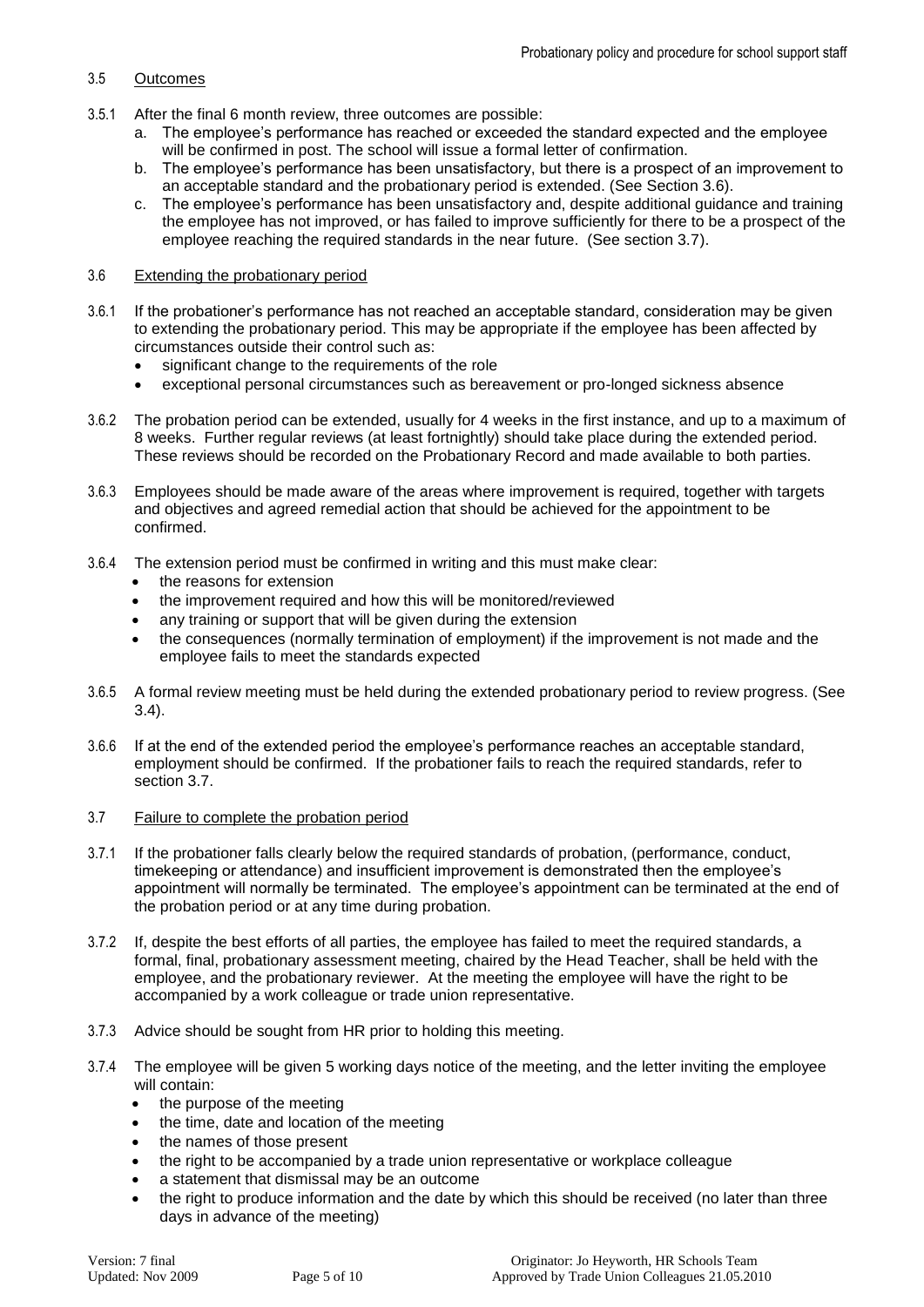copies of any documents that will be produced at the meeting

The meeting should consider submissions from both the reviewer and the employee, and will include the records from all formal reviews.

- 3.7.5 The usual process for the Formal Final Probationary Assessment meeting should be:
	- Reviewer talks through probationary period, referencing documents as appropriate
	- Employee talks through their perspective
	- Questions, e.g. points of clarification, may be asked by all parties present
	- Head Teacher confirms the outcome, in writing
- 3.7.6 If dismissal is the outcome, the employee should be advised in writing of the reasons for termination and given the appropriate notice of termination of employment. This written confirmation of the outcome should be sent to the employee within 5 days of the meeting, and will also outline the employee's right to appeal.

#### 3.8 Right of appeal

- 3.8.1 The probationer will have the right to appeal against a decision to terminate their employment. Appeals must be made in writing to the Chair of Governors within 5 working days of receipt of the letter confirming termination of employment. Where no appeal is lodged in the timescale the matter will be closed. The submission of an appeal does not in itself extend the period of employment.
- 3.8.2 When an appeal is lodged, this will be heard by a panel of the Governing Body (usually 3 governors), advised by an HR professional as appropriate. The appeal will be conducted in a similar way to the Formal Final Probationary Assessment meeting (reviewer speaks first, employee speaks, panel decide upon outcome) and should be arranged within 10 working days of receipt of the notice to appeal, giving at least 5 working days notice of the date of the hearing.
- 3.8.3 The Governors hearing the appeal may decide:
	- to uphold the appeal. In this case the employee will be re-instated. In this case it is expected clear advice will be provided to the reviewer and the employee to ensure that the required standards of probation are achieved.
	- to confirm the original decision.
	- to consider redeployment to another post within the school.
- 3.9 Potential attendance or conduct issues during probation
- 3.9.1 Poor attendance during the probationary period may constitute a failure to perform to the required standards and could prompt the calling of a formal review meeting earlier than the sixth month final review. Although poor attendance will be managed through this process and not the absence management process, this policy should be referred to for good advice on duty of care. HR advice should also be sought at the earliest opportunity if it is likely that poor attendance is likely to result in a failure to complete the probationary period.
- 3.9.2 Probationers must still have return to work interviews after every period of absence and although they won't enter the formal stages of the managing attendance process, all absences should be discussed and documented.
- 3.9.3 Any minor issues relating to the probationers conduct should be discussed with the employee as part of the monitoring period and raised at the appropriate formal review meeting. Where conduct is considered to be beyond a minor issue and of an unacceptable standard a formal meeting before the Head Teacher must be convened.
- 3.9.4 An independent investigation must be undertaken into the alleged misconduct. This must be undertaken by someone other than the reviewer and the Head Teacher. The schools disciplinary process and procedures must be referred to for guidance and advice from HR must be sought at the earliest opportunity.
- 3.9.5 Following the investigation a formal meeting must be held, as described in 3.7.5. An outcome of this meeting could be that the employment contract may be terminated, with or without notice. The employee will have a right of appeal to the outcome of this meeting, as described in 3.8 above.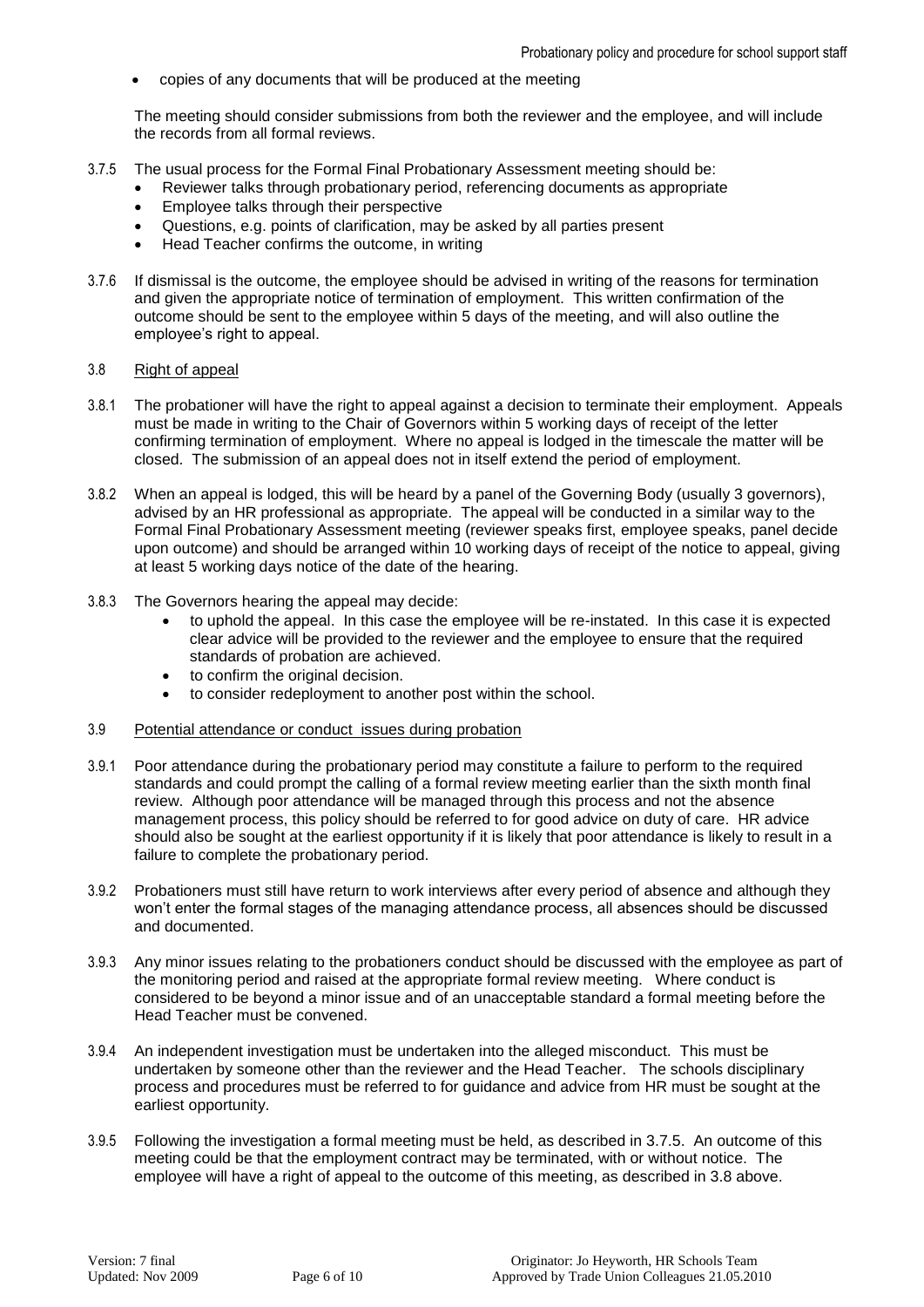# 3.10 Applying for other vacancies during probation

<span id="page-6-0"></span>During the probation period new entrants usually wish to focus on learning the new job and demonstrating an ability to perform at the required level in the substantive post. Consequently probationers would not be expected to apply for other internal vacancies and would not normally be placed on temporary promotion during the probationary period.

# **4. Roles and Responsibilities**

#### 4.1 The role of the manager/reviewer

- 4.1.1 It is the duty of the reviewer to take every reasonable action to ensure that the employee receives the training and support to enable them to reach the standards required of the role. If further supervision or training is identified, then it is the responsibility of the line manager to arrange this as soon as possible.
- 4.1.2 To ensure that all staff are given an induction programme, and that regular probationary reviews take place and probation reports are completed during the probationary period.
- 4.1.3 To maintain regular contact with their employees between reviews, and to keep brief notes of these meetings.
- 4.2 The role of the employee
- 4.2.1 To fully engage with the process and take advantage of the opportunity to meet with the reviewer, seeking feedback and support as appropriate.
- 4.2.2 To successfully complete probation, the probationer must:
	- demonstrate a satisfactory attendance, timekeeping, performance and conduct record, and
	- meet any specific requirements (e.g. the attainment of a qualification) of the appointment, and
	- adhere to any school-specific policies or procedures

### 4.3 The role of HR

- 4.3.1 To provide HR advice on probationary matters, in line with this policy.
- 4.3.2 To attend final probationary assessment reviews, as requested or required.
- 4.3.3 To act as adviser to the Governor Panel during an appeals meeting, as requested or required.

#### <span id="page-6-1"></span>**5. Equality Impact Assessment**

5.1 This policy sets out to ensure all employees are treated equally and fairly during their probationary period. The policy provides structured procedures to manage performance during this period, and ensures that all support staff in all schools are given equal opportunities to access training and development.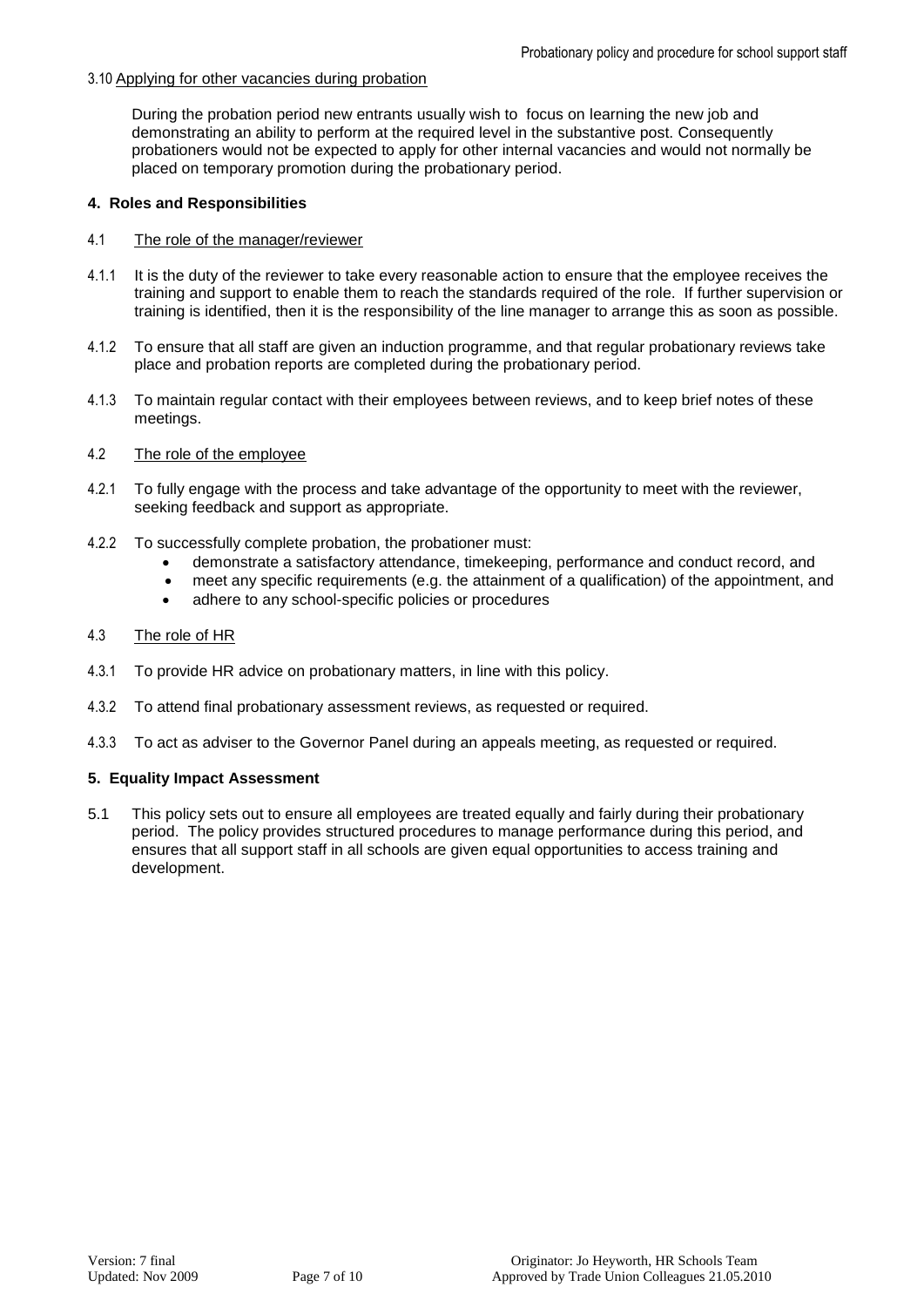# **Appendix 1**

# **LEGISLATIVE FRAMEWORK**

Within the framework of this policy, the school will comply with all statutory requirements and codes of practice including:

DCSF Guidance – Safeguarding Children and Safer Recruitment in Education (January 2007)

Legislation Equal Pay Act (1970) Rehabilitation of Offenders Act (1974) Sex Discrimination Acts (including the Gender Re-assignment Regulations) (1975/1986) Equal Treatment Directive (76/207/EEC) Race Relations Acts (1976, 2000) Disability Discrimination Act (1995, 2005) Employment Rights Act (1996) Data Protection Act (1998) Freedom of Information Act (2000) Part-Time Workers (Prevention of Less Favourable Treatment) Regulations (2000) Fixed-term Employees (Prevention of Less Favourable Treatment) Regulations (2002) *Towards Equality and diversity* (outline of Government proposals regarding the implementation of the Race Directive and the Equal Treatment "Framework" Directive) Employment Act (2002) Employment Equality (Religion or Belief) Regulations (2003) Employment Equality (Sexual Orientation) Regulations (2003) The Civil Partnership Act (2004) Employment Equality (Age) Regulations (2006)

Codes of Practice Code of Practice on Race Equality in Employment 2006 Gender Equality Code of Practice 2007 The Duty to Promote Disability Equality Code of Practice 2005

Case Law

It should be noted that case law is constantly providing a clearer framework relating to equality and diversity issues within employment and Education Leeds and schools will need to consider individual scenarios within this changing framework.

# Relevant Bodies

The Equality and Human Rights Commission

ACAS

Appropriate Education Leeds Policies and Procedures approved at Collective Agreements and adopted by the school's Governing Body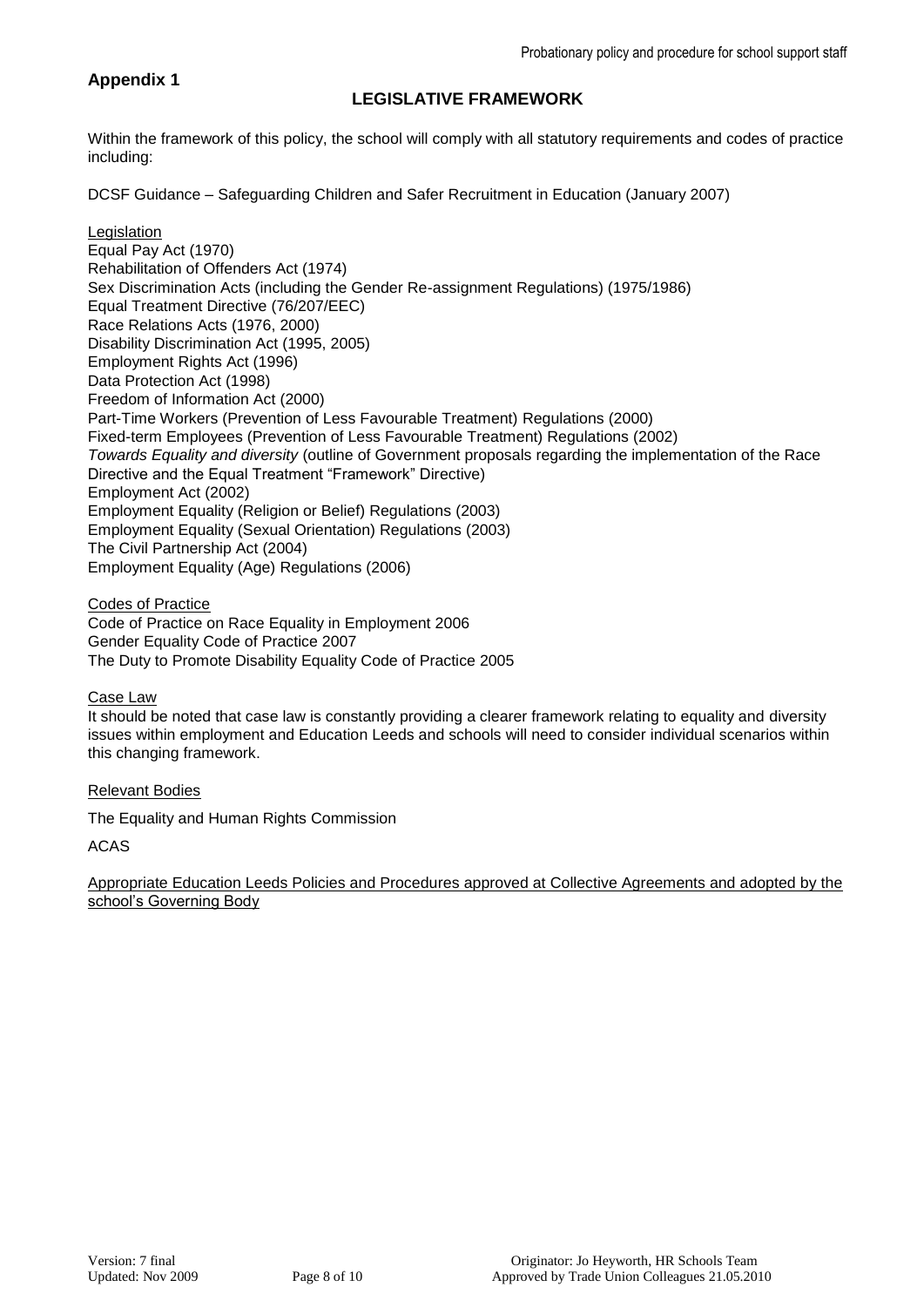# **Appendix 2**

#### **Sample - Probationary Record**

The Probationary Period is the first 6 months of an employee undertaking a new role. Formal review meetings should be scheduled as follows:-

- Meeting 1 (within first 4 weeks of beginning new role)
- Meeting 2 (within 3 calendar months of undertaking new role)
- Meeting 3 (within 6 calendar months undertaking new role)

The outcome of the Probationary Period is either, confirmation in post, or extension of Probationary Period, or ending the employment contract as the probationary period was not successfully completed.

| Employee's name        | Job Title                            |
|------------------------|--------------------------------------|
| Reviewer's name        | Job Title                            |
| Date of 3 month review | Date of final probationary<br>review |

| <b>Meeting 1</b>                                                          |                          | <b>Date</b>              |
|---------------------------------------------------------------------------|--------------------------|--------------------------|
| Objectives and timescales as<br>appropriate. Training needs<br>identified | <b>Reviewer Comments</b> | <b>Employee Comments</b> |
|                                                                           |                          |                          |
|                                                                           | Signature:               | Signature:               |

| <b>Meeting 2</b>   |                          | <b>Date</b>              |
|--------------------|--------------------------|--------------------------|
| Review at 3 months | <b>Reviewer Comments</b> | <b>Employee Comments</b> |
|                    |                          |                          |
|                    | Signature:               | Signature:               |

| <b>Meeting 3</b>          |                          | <b>Date</b>              |
|---------------------------|--------------------------|--------------------------|
| Final meeting at 6 months | <b>Reviewer Comments</b> | <b>Employee Comments</b> |
|                           |                          |                          |
|                           | Signature:               | Signature:               |

#### **Outcome of Probationary Period**

The employee's performance has reached or exceeded the standard expected and the employee will be confirmed in post. The school will issue a formal letter of confirmation. **\***

The employee's performance has been unsatisfactory, but there is a prospect of an improvement to an acceptable standard and the probationary period is extended. **\***

The employee's performance has been unsatisfactory and, despite additional guidance and training the employee has not improved, or has failed to improve sufficiently for there to be a prospect of the employee reaching the required standards in the near future. **\***

Probationary policy September 2020.doc Page 9 of 10 28/02/2022